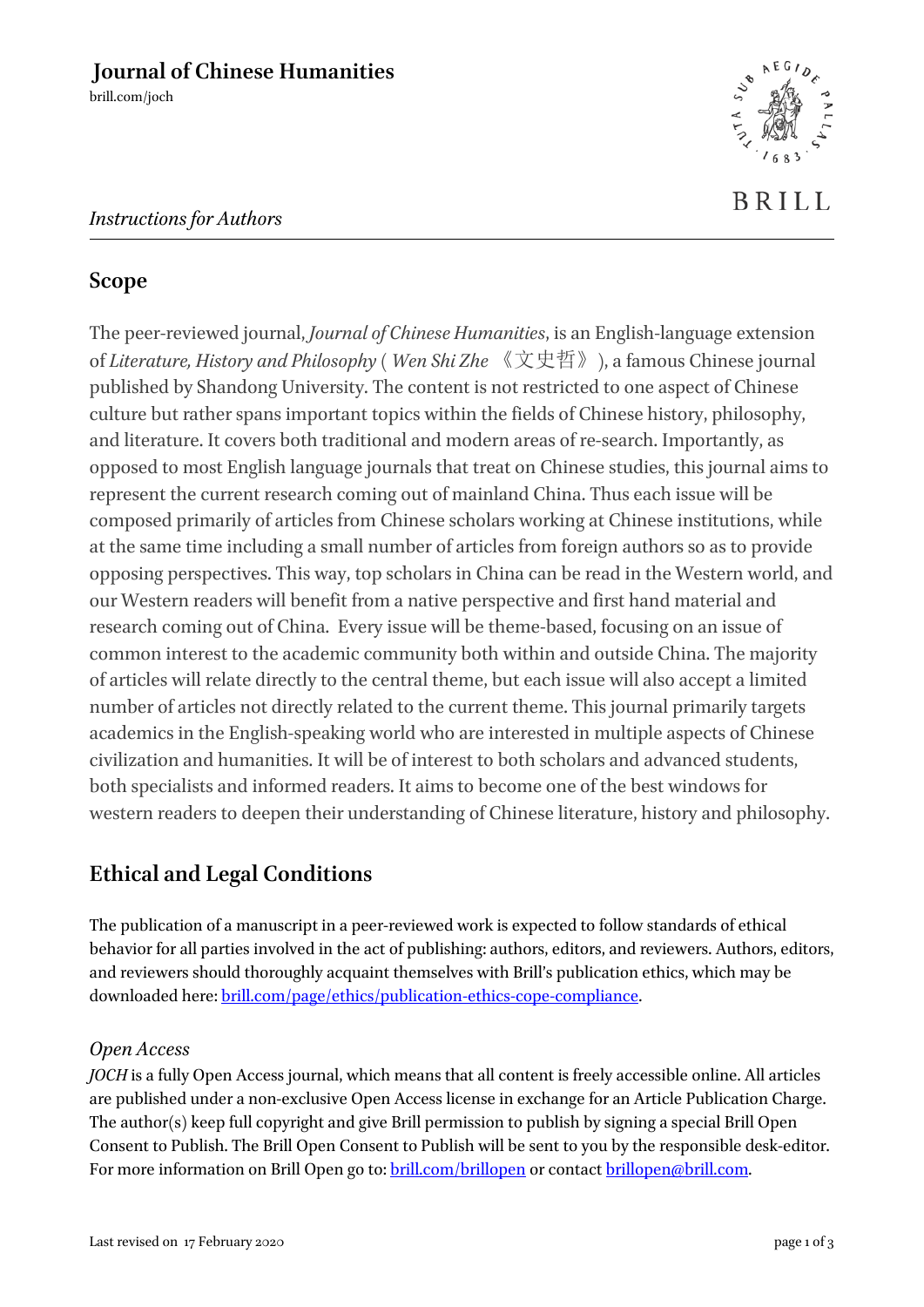brill.com/joch



#### *Instructions for Authors*

#### **Submission**

All submissions and correspondences to the editors should be sent to: Dr. Ben Hammer, [benkhammer@sdu.edu.cn,](mailto:benkhammer@sdu.edu.cn) Editorial Office, Wen Shi Zhe Shandong University, Shanda Nan Lu, #27 Shandong Province, Jinan City, 250100, P. R. China.

## **Manuscript Structure**

Specific guidelines for submissions are as follows:

- 1. Please submit your paper in American English.
- 2. The length of articles should be between 6,000 and 12,000 English words.
- 3. An abstract of approximately 150 words as well as 3-6 keywords should also be provided.
- 4. Documentation should follow the style as delineated in the *Chicago Manual of Style*, 16<sup>th</sup> edition, with a complete, alphabetical list of all works cited at the end of the main text.
- 5. Use *pinyin* without tone marks to denote names of Chinese people, locations, and specialized terms. Non-*pinyin* spellings (e.g. Wade-Giles) should only be used in cases where a certain name or term has been widely adopted, or in quotations or titles.
- 6. Any Chinese writing should use traditional characters. Chinese terms and titles of Chinese texts, on their first appearance in the text, should be written in the following format: English translation (*pinyin*, Chinese characters). For example, heart-mind (*xin*, 心); The Analects of Confucius (*Lun Yu*, 論語). Subsequent appearances should either be in English or *pinyin* and should be consistent throughout.

### **Publication**

#### *Proofs*

Upon acceptance, a PDF of the article proofs will be sent to authors by e-mail to check carefully for factual and typographic errors. Authors are responsible for checking these proofs and are strongly urged to make use of the Comment & Markup toolbar to note their corrections directly on the proofs. At this stage in the production process only minor corrections are allowed. Alterations to the original manuscript at this stage will result in considerable delay in publication and, therefore, are not accepted unless charged to the author. Proofs should be returned within promptly.